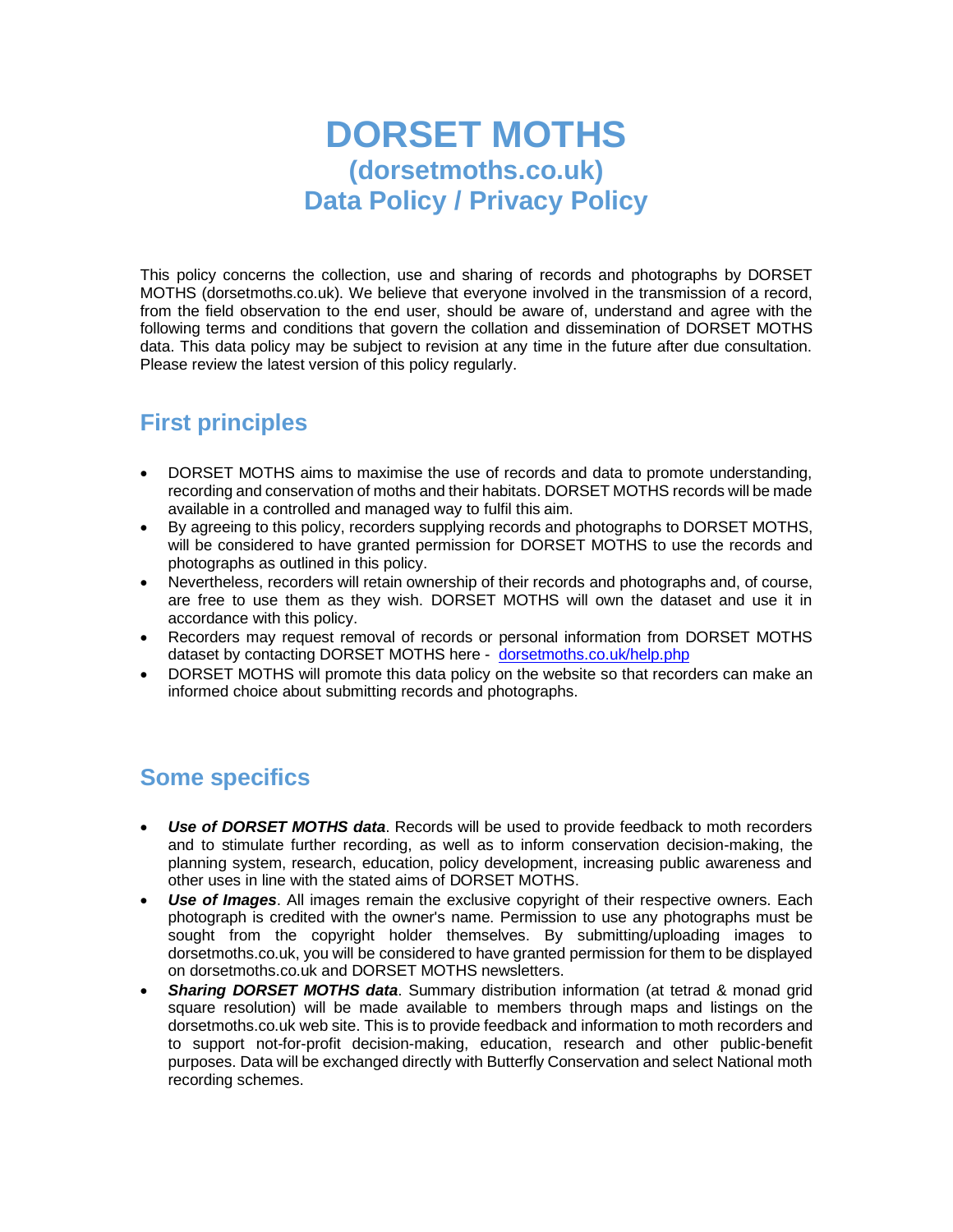• *Restrictions*. DORSET MOTHS reserve the right to refuse requests for data. Access to data may be restricted if making data available increases the risk of damage to moth populations and habitats or undermines in any way the collation of volunteered records through DORSET MOTHS. Records of an agreed list of species (shown in Appendix 1) are considered to be sensitive and will not be made openly available.

#### **Personal details**

- *What personal data do we hold?* We hold personal data consisting of your name, address, email address and phone number (when provided). This is stored electronically and securely and will be managed in accordance with the EU General Data Protection Regulation (GDPR) or subsequent legal provisions.
- *What personal data do we share?* We only share your name. You are considered to have granted permission for DORSET MOTHS to publish your name on the dorsetmoths.co.uk web site unless otherwise informed.
- **What data don't we share?** Your address and contact details will not be published on dorsetmoths.co.uk or any DORSET MOTHS affiliated web sites, social media or DORSET MOTHS newsletters without your permission. Your postal address and contact details will not be made available to the general public or third parties without your permission.
- **Can I see my personal data?** You have the right to request a copy of the information that we hold about you. If you would like a copy of some or all of your personal information please contact us here - [dorsetmoths.co.uk/help.php](https://suffolkmoths.co.uk/help.php) You may also request the removal of personal information.
- *Are you happy?* GDPR states that all personal data held should be on an opt in basis. We want to be sure you wish to remain on our system, if you wish to opt out this can be done by contacting us here - [dorsetmoths.co.uk/help.php](https://suffolkmoths.co.uk/help.php)

## **Website**

You agree to use the dorsetmoths.co.uk website only for lawful purposes and in a way that does not infringe the rights of or restrict or inhibit anyone else's use and enjoyment of the Site. The website may contain material, views and opinions that are not representative of DORSET MOTHS.

You agree that all content is provided on an "as is" basis and that the Website is intended for general use without any specific purpose. You accept that this Website is not guaranteed to be free of errors and may not be available uninterrupted at all times. Under no circumstances will DORSET MOTHS be liable for any of the following losses or damage (whether such losses are foreseen, foreseeable, known or otherwise): (a) loss of data; (b) loss of revenue or anticipated profits; (c) loss of business; (d) loss of opportunity; (e) loss of goodwill or injury to reputation; (f) losses suffered by third parties; or (g) any other loss indirect, consequential, special or exemplary damages arising from the use of the Site regardless of the form of action. *Cookies*. Cookies are small pieces of information left on your computer that identify you.

DORSET MOTHS may set cookies on your computer. In most cases the functionality of the website will remain whilst logged on if you choose not to accept cookies. Whilst logged off you may experience some limitation of services if you choose not to accept cookies.

For more information, please read our Cookies Policy - [dorsetmoths.co.uk/cookies-policy.pdf](https://suffolkmoths.co.uk/cookies-policy.pdf)